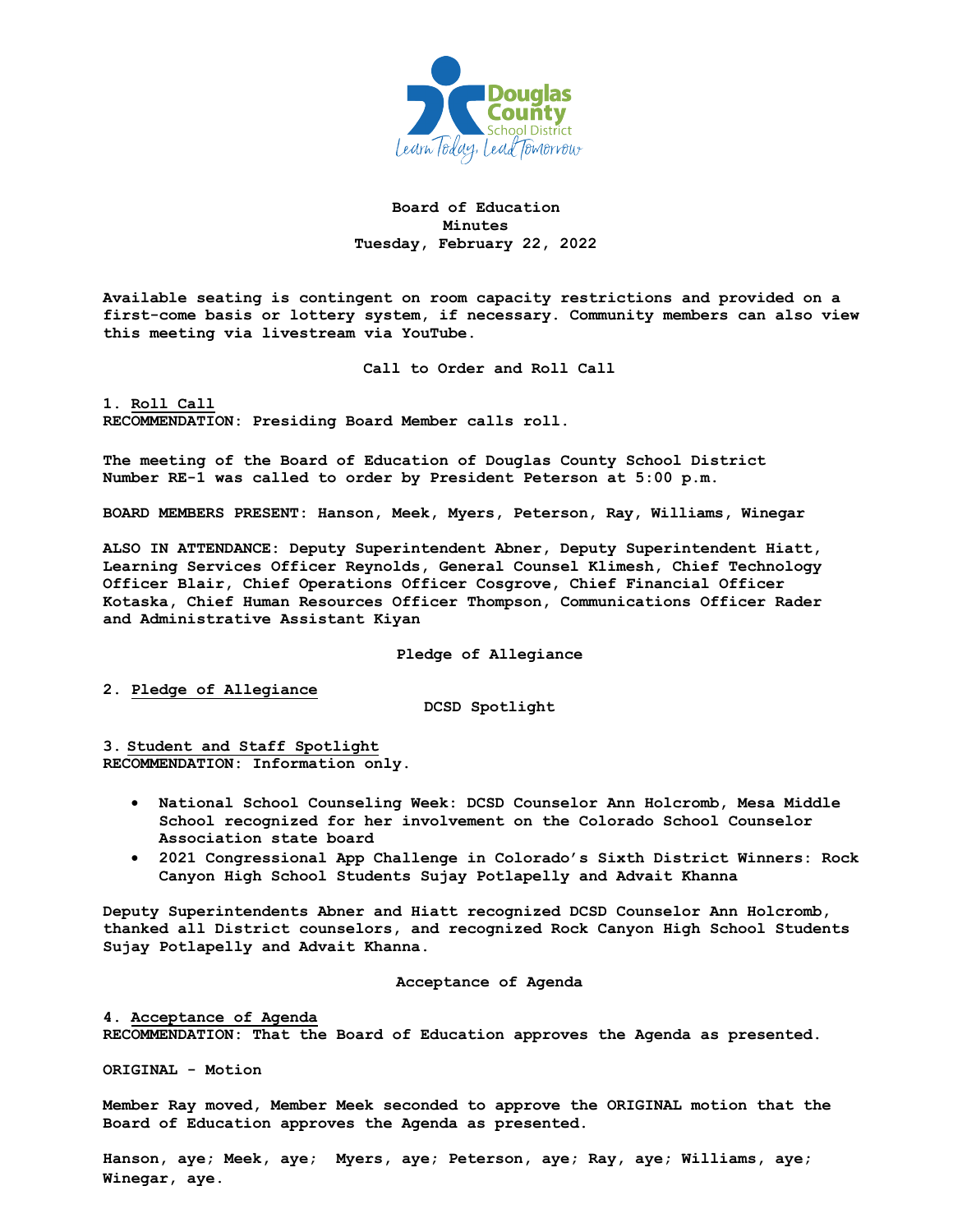**Board of Education Minutes February 22, 2022 Page 2 of 12**

**Upon a roll call vote being taken, the vote was: Aye: 7 Nay: 0. The motion carried 7 - 0.**

#### **Superintendent Reports**

**5. Compensation Update (20 minutes) RECOMMENDATION: Information only.** 

• **Attachment #1: 02.22.2022 Superintendent Report Compensation Update\_021822** 

**CHRO Thompson and CFO Kotaska presented an update regarding compensation.** 

**Board discussion.** 

**6. Benefits Update (20 minutes) RECOMMENDATION: Information only.** 

• **Attachment #1: 2.22.2022 Superintendent Report Benefits Update** 

**CHRO Thompson and Lockton representatives Jay Calderone & Leo Tokar provided an update regarding benefits.** 

**Board discussion.** 

**7. COVID Update (5 minutes) RECOMMENDATION: Information only.**

• **Attachment #1: 02.22.2022 Superintendent Report COVID Update** 

**Learning Services Officer Reynolds provide updates regarding COVID.** 

**President Peterson called for a recess at 6:12 p.m. and reconvened the Special Board Meeting at 6:22 p.m.**

**Student Comment**

**8. Student Comment RECOMMENDATION: Information only.** 

**Student representatives are encouraged and invited to provide comments regarding considerations for how the District can best meet and/or improve the academic and social-emotional needs of our students.** 

- **Noah Kassay, student provided comment regarding the Student Advisory Group and MLO/Bond**
- **Tyler Waxman, student provided comment regarding the superintendent position and school issues**
- **Cole Bradley, student provided comment regarding advocating for students**
- **Owen Wicks, student provided comment regarding the superintendent**
- **Vida Chancy, student provided comment regarding the Board putting students first**

**Public Comment**

**9. Public Comment RECOMMENDATION: Information only.**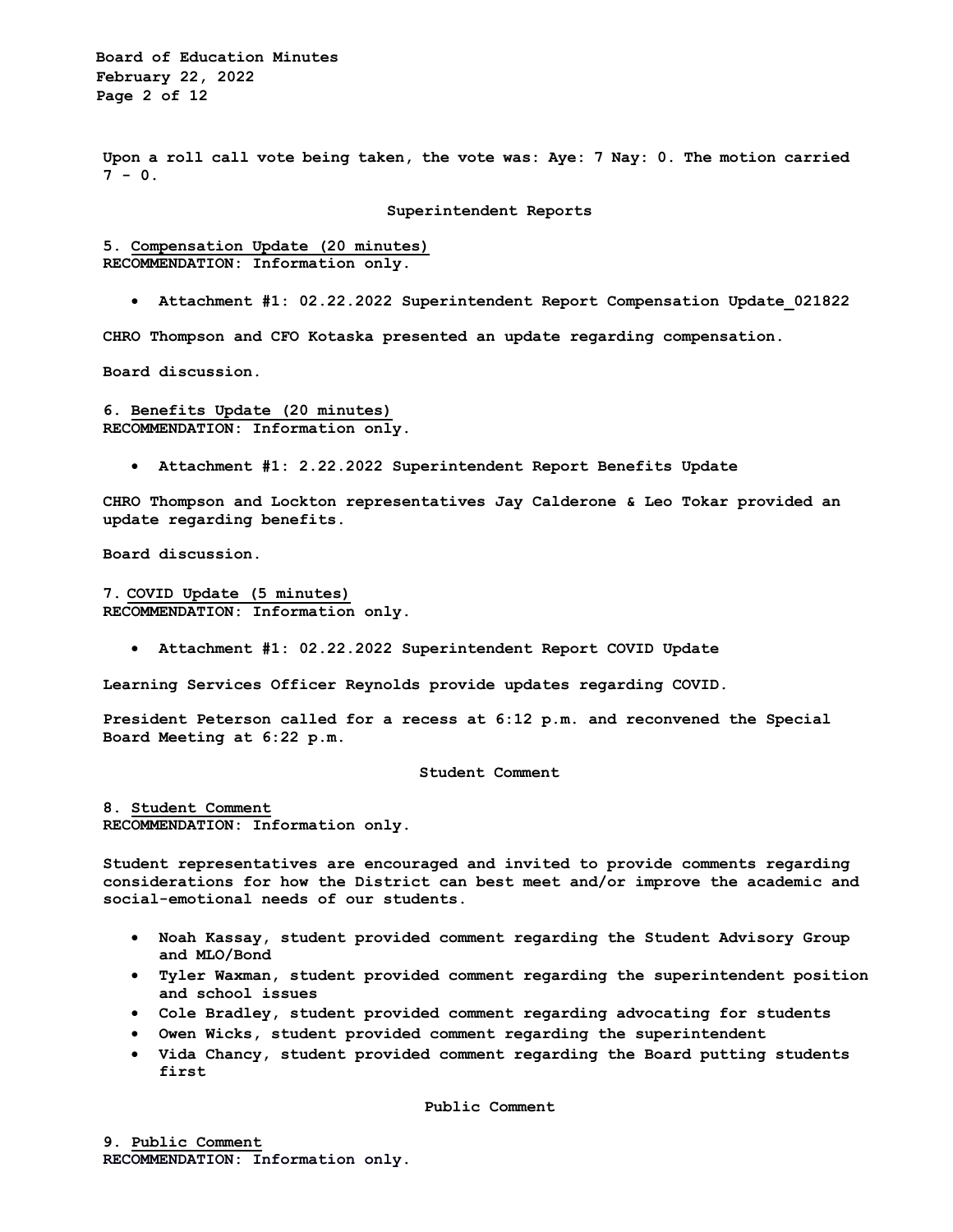**Board of Education Minutes February 22, 2022 Page 3 of 12**

• **Attachment #1: Public Comment Roster**

**Community input that could help the District meet the challenge of becoming the best school system possible is always welcome.**

- **Ruben Chancy, resident, comments read by Stephanie Chancy regarding Board majority fiscal irresponsibility**
- **Stephanie Chancy, Highlands Ranch resident provided comments regarding Board majority actions**
- **Amity Wicks, Highlands Ranch resident, provided comment regarding the superintendent**
- **Jason Kassay, Littleton resident, provided comments regarding the Board**
- **Brandi Bradley, Littleton resident, provided comment regarding Board actions**
- **Adam Hillard, Lone Tree resident yielded time to Bobbie Hillard**
- **Bobbie Hillard, Lone Tree resident provided comments regarding the Board and policy violations**
- **Eiko Browning, Highlands Ranch resident, provided comment regarding charters**
- **Hana Li, Littleton resident, provided comment regarding schools in Sterling Ranch**
- **Allison Comer, Littleton resident, provided comment regarding special needs, school in Sterling Ranch**
- **Greg Francisco, Highlands Ranch resident, provided comment regarding the superintendent**
- **Christa Gilstrap, Highlands Ranch resident, provided comment regarding the Mill Bond Exploratory Ad Hoc Committee (MBEC)**
- **Amy Wind, Castle Rock resident, provided comment regarding trust in the district**
- **Robin Webb, Highlands Ranch resident, provided comment on the superintendent**
- **Tammi Flemming, Highlands Ranch resident, provided comment regarding the superintendent search and MLO**
- **Miles Cortez, Centennial resident, provided comment regarding the superintendent hiring process**
- **Angie Frank, Littleton resident, provided comment regarding taxpayer money not spent conservatively**
- **Allyson Kulinski, Parker resident, provided comment regarding the superintendent**
- **Will Johnson, Highlands Ranch resident, provided comment regarding the superintendent search**
- **Catherine Lees, Highlands Ranch resident, provided comment regarding mental health**
- **Kelly Mayr, Highlands Ranch resident, provided comment, regarding process**
- **Jennifer Iversen, Castle Pines resident, provided comment regarding personnel feedback**
- **Molly Milley, Lone Tree resident, provided comment regarding superintendent search**
- **Sarah Wu, Castle Rock resident, provided comment regarding superintendent hiring**
- **Carolyn Williamson, Parker resident provided comment regarding superintendent search process**
- **Robert Marshall, Highlands Ranch resident provided comment regarding the superintendent**
- **Kurt Stroman, Parker resident provided comment regarding firing of superintendent**
- **Katherine Dorman, Castle Rock resident provided comment regarding equity policy**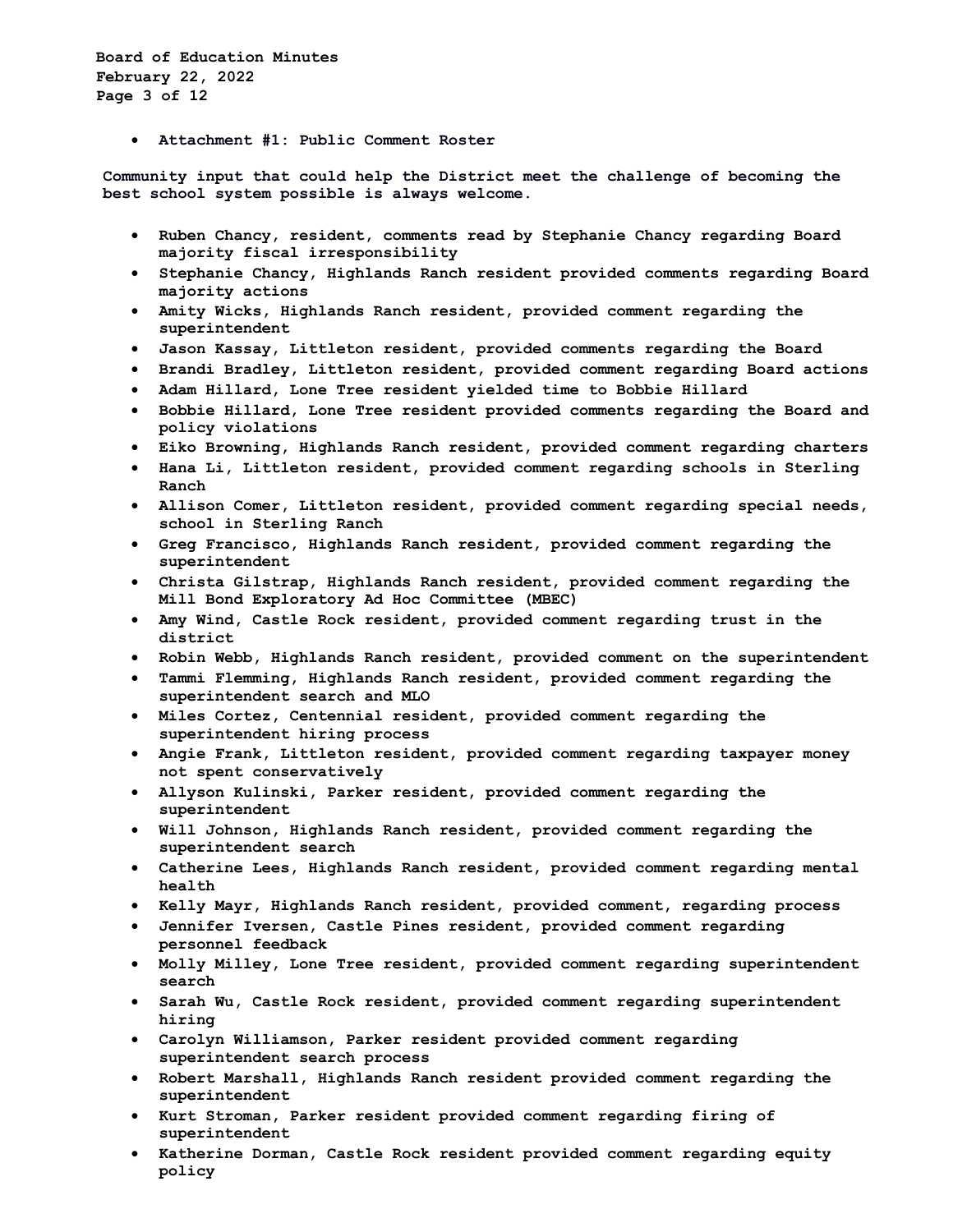**Board of Education Minutes February 22, 2022 Page 4 of 12**

- **Caroline Newkirk, Littleton resident provided comment regarding the Board**
- **Craig Mason, Highlands Ranch resident, provided comment regarding vouchers**
- **Daniel Nice, Parker resident, provided comment Board direction**
- **Matthew Smith, Castle Rock resident, provided comment regarding hiring process**
- **Lisa Mason, Franktown resident, provided comment regarding the superintendent**
- **Jimmy Graham, Castle Rock resident, provided comment regarding school safety**
- **Shaun Wheeles, Parker resident, regarding support for majority Board members**
- **Erika Devlin, Highlands Ranch resident, provided a comment regarding passing a Mill Bond**
- **Tina Stroman, Parker resident, provided comment regarding superintendent identification, MLO**
- **Jayson Hurd, Highlands Ranch resident, provided comment regarding charter schools**
- **David Ternet, parker resident, provided comment regarding COVID, Mill Bond**
- **Sarah Porter, Parker resident, provided comment regarding Mill Levy Override**
- **Shawn Benson, Littleton resident, provided comment regarding equity**
- **Luke Ribich, Castle Rock resident provided comment regarding school district culture and policies**
- **Gary Colley, Parker resident, provided comment regarding superintendent timeline**
- **Serenity Hayes, Parker resident, provided comment regarding superintendent timeline**

**President Peterson called for a recess at 7:50 p.m. and reconvened the Special Board Meeting at 8:01 p.m.**

- **Tiffani Wilson, Parker resident, provided comment regarding Working together, bridging the gap and moving forward**
- **Jenny Brady, Highlands Ranch resident, provided comment regarding CORA requests**
- **Lucy Squire, Highlands Ranch resident, provided comment regarding compensation**
- **Triana Burdick, Parker resident, provided comment regarding superintendent**
- **Marie Kranston, Highlands Ranch resident, provided comment regarding direction of district**
- **Kelci Newlin, Parker resident, provided comment regarding Consent Agenda items**
- **Aaron Wood, Highlands Ranch resident, provided comment regarding personnel changes**
- **Tiffany Baker, Highlands Ranch resident, provided comment regarding Mill Bond**
- **Kate Gould, Highlands Ranch resident, provided comment regarding superintendent search**
- **Alexa Conner, Highlands Ranch resident, provided comment regarding direction of Board and possible effects**
- **Stacia Harris, Centennial resident, provided comment regarding equity**
- **Michael Dubrovich, Parker resident, provided comment regarding**
- **Kathleen Boyer, Highlands Ranch resident, provided comment regarding personnel changes**
- **Petrina Gorny, Highlands Ranch resident, provided comment regarding superintendent search process**
- **Chad Cox, Castle Rock resident, provided comment regarding transparency and integrity**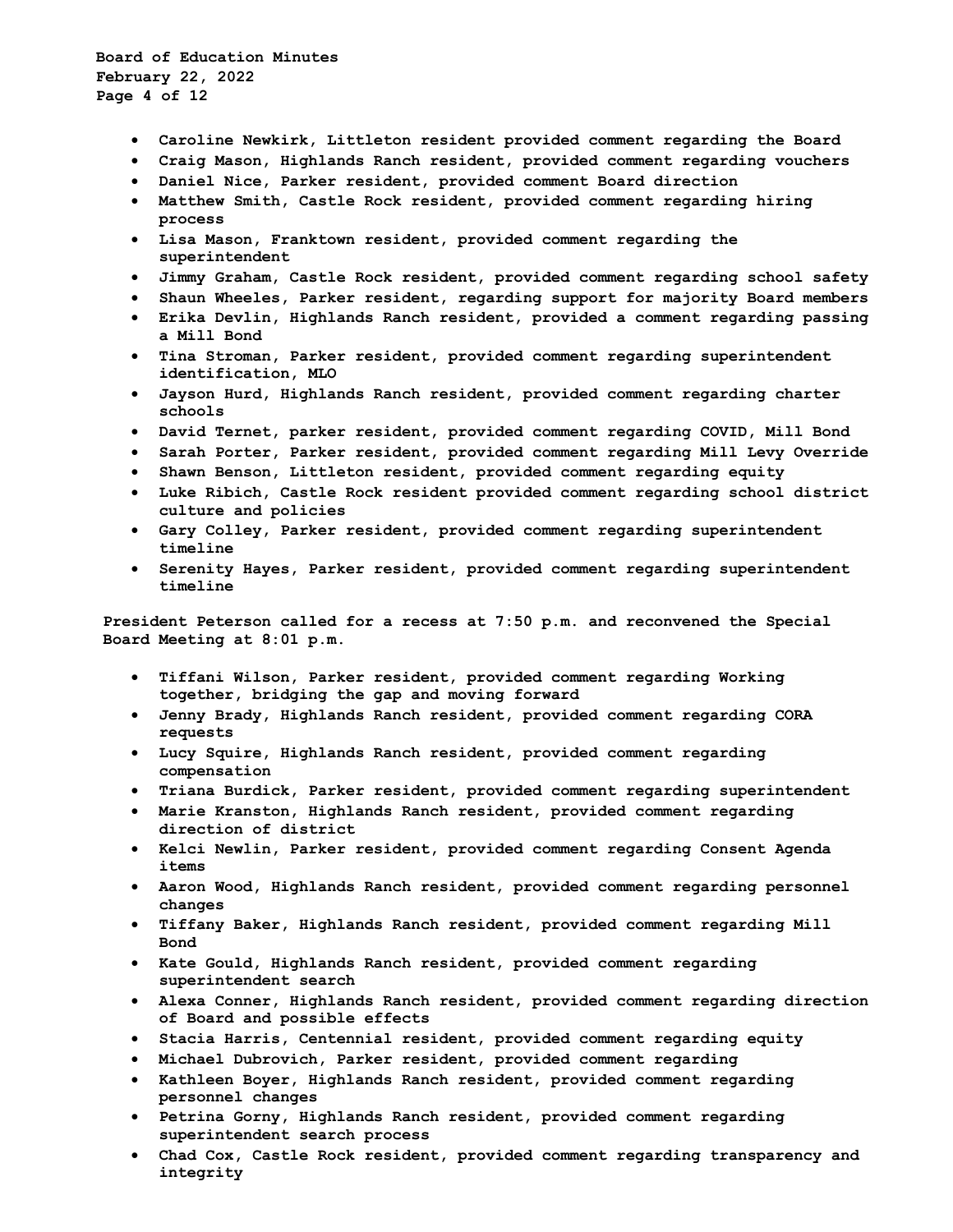**Board of Education Minutes February 22, 2022 Page 5 of 12**

- **Morgan O'Hara, Parker resident, provided comment regarding superintendent search**
- **Robyn Miller, Parker resident, provided comment regarding superintendent choice**
- **Kaci Nice, Parker resident, provided comment regarding new superintendent**
- **Lora Wolfe, Highlands Ranch resident, provided comment regarding superintendent search**
- **Kimberly Clever, Castle Rock resident, provided comment regarding stability**
- **Maryann Ulmer, Highlands Ranch resident, provided comment regarding new superintendent**
- **Ursula Kakos, Castle Rock resident, provided comment regarding hiring of new superintendent**
- **Karen Pennington, Parker resident, provided comment regarding exit of superintendent**
- **Kara Clarke, Castle Rock resident, provided comment regarding Board business**
- **Kirsten Garner, Elizabeth resident, provided comment regarding new superintendent and curriculum**
- **Jenifer Layman, Castle Rock resident, provided comment regarding the Board**
- **Kalissa Braga, Highlands Ranch resident, provide comment regarding the Board**
- **Tara Kohl, Parker resident, provided comment regarding superintendent timeline**
- **Constance Ingram, Littleton resident, provided comment regarding personnel changes**
- **Jessica Metzler, parker resident, provided comment regarding superintendent search**
- **Keri Street, Centennial resident, provided comment regarding superintendent and directors**
- **Paula Lucas, Castle Rock resident, provided comment regarding work environment, Board responsibility**
- **Jana Hutton, Highlands Ranch resident, read comments on behalf of an educator regarding the Board**
- **Tammy Overacker, Castle Rock resident, provided comment regarding the Board**
- **Corey Daspit, Parker resident, provided comment regarding the Board majority**
- **Lenore Odekirk, Parker resident, provided comment regarding superintendent timeline**
- **Tracie Jones, Parker resident, provided comment regarding superintendent timeline**
- **Matt Cassady, Highlands Ranch resident, providing comment regarding the Board**
- **Lori Guasta, Parker resident, provided comment regarding the Board**
- **Christina Courtney, Parker resident, provided comment regarding the superintendent timeline**
- **Susan McKinzie, Highlands Ranch resident provided comment regarding superintendent timeline and the direction of our district**

### **Adoption of Consent Agenda**

**10. Adoption of Consent Agenda: Staff Recommendations, Detailed in Agenda Items #11-#19 Organized for Board of Education Block Approval RECOMMENDATION: That the Board of Education adopts the Consent Agenda as presented:** 

• **#11 Approval of School Capacity and Boundary Analysis (SCBA) - Outreach and Feedback for Urgent Scenarios for the 2022-23 School Year**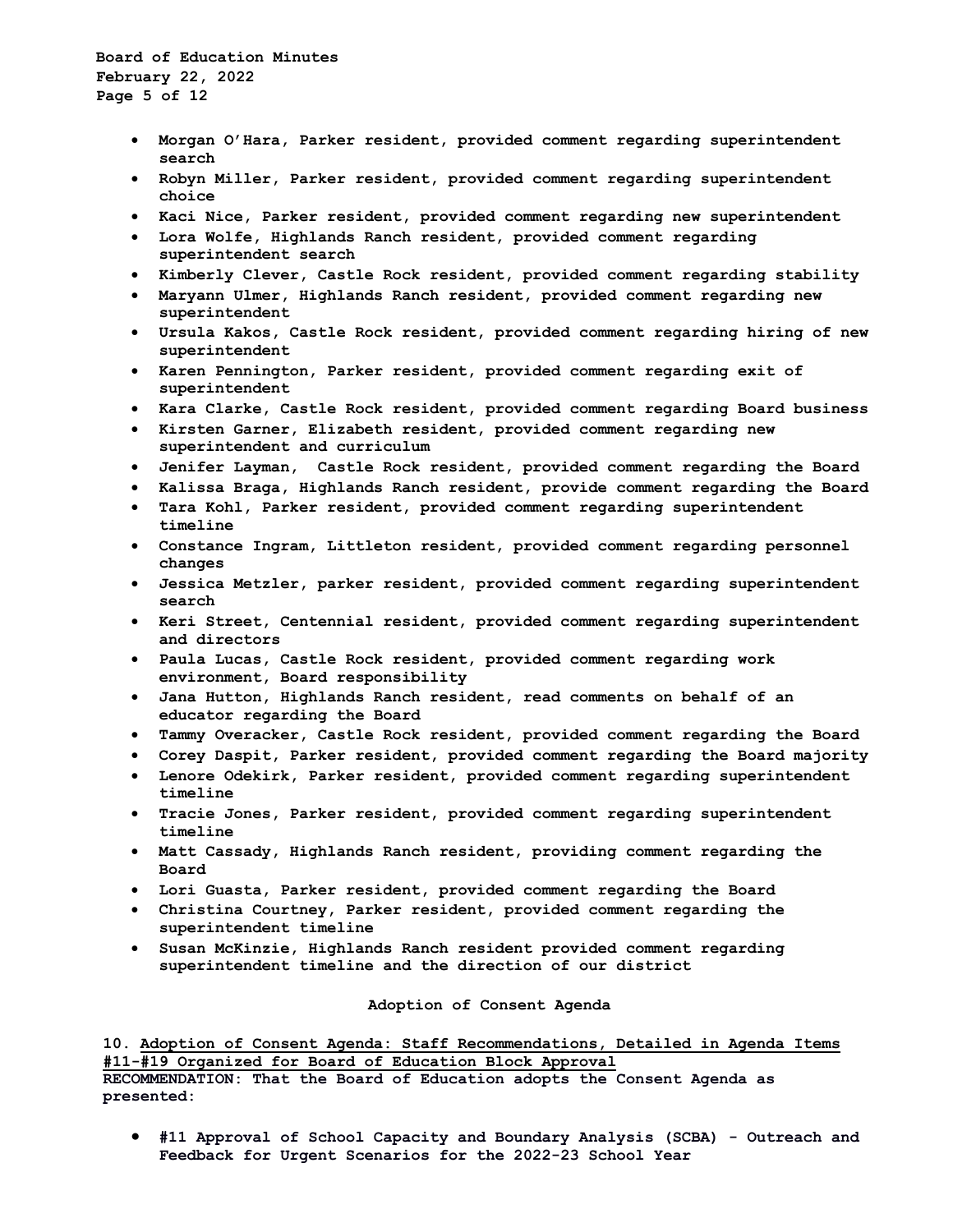**Board of Education Minutes February 22, 2022 Page 6 of 12**

- **#12 Approval of Contract Award for Security Vestibule Project at Multiple Schools**
- **#13 Approval of School Year 2021-2022 Supplier Spend Estimated to Surpass Board of Education Threshold Specified in Policy DJ**
- **#14 Approval of School Nurse Workforce Grant for Hope Online Learning Academy**
- **#15 Approval of Intergovernmental Agreement for School Resource Officers with the Town of Parker for the SY2021-22 and SY2022-23**
- **#16 Approval School Year 2021-2022 Second Quarter Financial Report**
- **#17 Approval of Personnel Changes**
- **#18 Approval of Mill Bond Oversight Exploratory Ad Hoc Committee (MBEC) Bylaws**
- **#19 Approval of Proposed Timeline for DCSD Superintendent Identification**

**Director Hanson requested that Agenda Item #19 Approval of Proposed Timeline for DCSD Superintendent Identification be removed from the Consent Agenda.**

**NEW – Motion**

**Member Hanson moved, Member Ray seconded to approve the NEW Motion that the Board of Education approve Agenda Items #11 - #18 under adoption of Consent Agenda.**

**Hanson, aye; Meek, aye; Myers, aye; Peterson, aye; Ray, aye; Williams, aye; Winegar, aye.** 

**Upon a roll call vote being taken, the vote was: Aye: 7 Nay: 0. The motion carried**   $7 - 0.$ 

**Friendly Amendment by President Peterson to delay discussion of Agenda Item #19 Approval of Proposed Timeline for DCSD Superintendent Identification to Study/Action Items.**

**Director Hanson accepted.**

# **11. Approval of School Capacity and Boundary Analysis (SCBA) - Outreach and Feedback for Urgent Scenarios for the 2022-23 School Year**

**RECOMMENDATION: That the Board of Education approve the recommended scenarios for boundary changes needed in August 2022 for Sage Canyon Elementary, Rock Ridge Elementary, Flagstone Elementary, Ben Franklin Academy, Northridge and Sand Creek Elementary Schools under Adoption of Consent Agenda.**

- **Attachment #1: SCBA Boundary Scenarios for 2022-23 School Year–Areas 7B, 14B, and 65 Memo**
- **Attachment #2: Appendix I: WDI 7B Survey Results**

**On December 14, 2021, the Board of Education approved the Long Range Planning Committee (LRPC) and staff to proceed with remote community outreach to seek feedback for urgent boundary scenarios needed in the 2022-2023 School Year for Sage Canyon Elementary, Rock Ridge Elementary, Flagstone Elementary, Ben Franklin Academy, Northridge and Sand Creek Elementary Schools. The LRPC, Western Demographics, Inc. (WDI), and staff conducted reviews of the urgent scenarios and affected schools, and completed remote community outreach with principals, staff and the community to seek feedback on the scenarios for boundary changes needed in August 2022 for Sage Canyon Elementary, Rock Ridge Elementary, Flagstone Elementary, Ben Franklin Academy, Northridge and Sand Creek Elementary Schools. The three (3) boundary scenarios evaluated for the 2022-2023 School Year are:**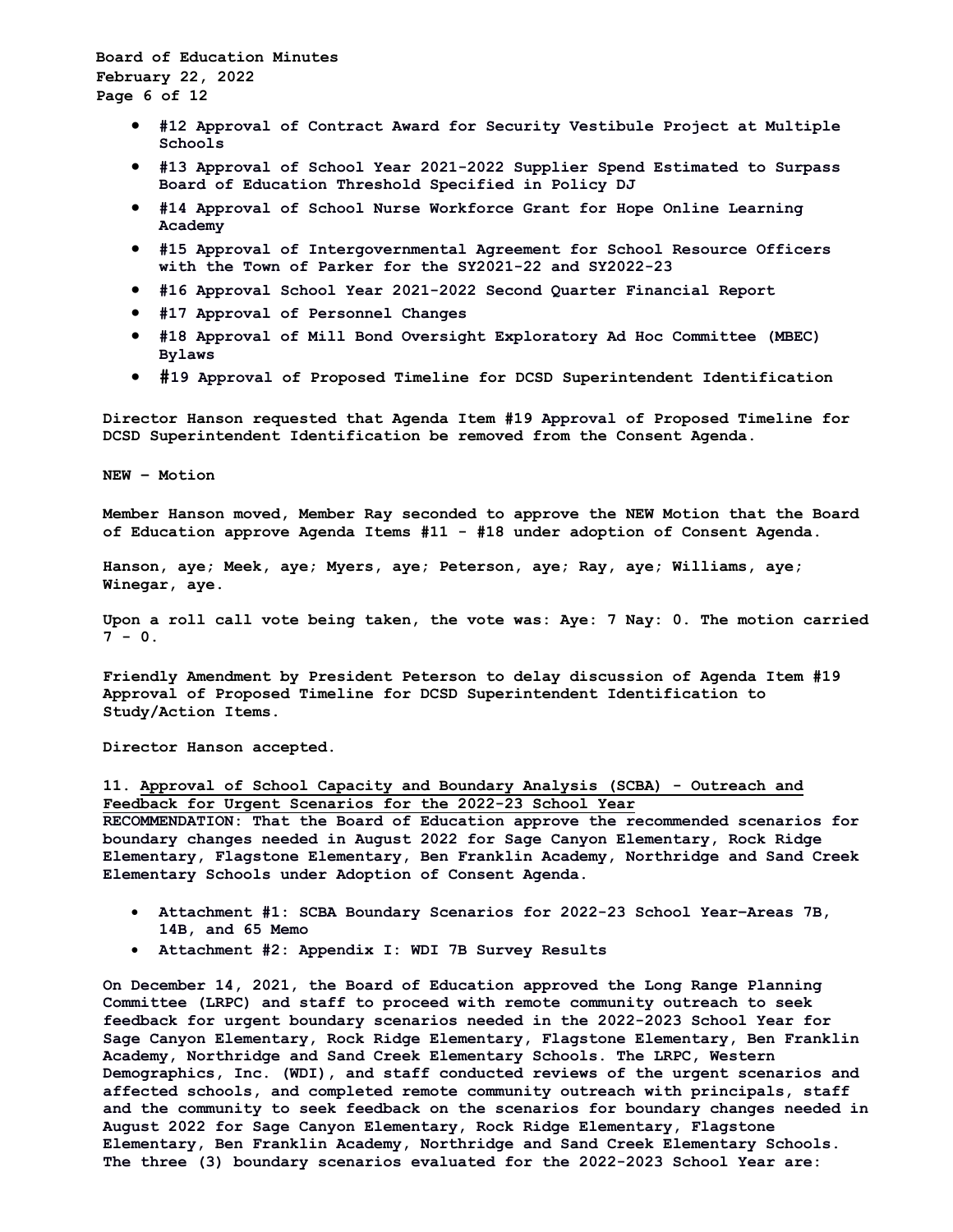**Board of Education Minutes February 22, 2022 Page 7 of 12**

- **Scenario 7B: Sage Canyon and Flagstone Elementaries to Rock Ridge Elementary Scenario 14B: Northridge Elementary to Sand Creek Elementary (Mapping Change and No Students Impacted for Non-Residential Area)**
- **Scenario 65: Ben Franklin Academy to Northridge Elementary (Mapping Change and No Students Impacted)**

# **12. Approval of Construction Agreement for Security Enhancements at Multiple Schools**

**RECOMMENDATION: That the Board of Education approve the Construction Agreement for Security Enhancements at Multiple Schools under adoption of Consent Agenda.**

• **Attachment #1: Construction Agreement for Security Enhancements - WCG Signed**

**On January 29, 2020 the DCSD Construction Department issued an Architect Agreement to TreanorHL, a DCSD pre-qualified architect, for the security projects at multiple schools throughout DCSD. On June 1, 2021, the Board of Education approved an addendum for additional design work due to changes in the scope and an extended schedule. In January 2022 the DCSD Construction Department requested interest from all twenty-eight (28) DSCD pre-qualified General Contractors to submit bids on this project. Six (6) General Contractors were interested and received a Request for Proposal (RFP) to submit bids. All six attended the mandatory pre-bid meeting. Four (4) submitted responsive bids. White Construction Group was the low bidder. The total contract cost is \$826,000. This project is included in the 2018 Bond. A contractor is required to perform this work. 2018 Bond funds will pay for this award and are included in the bond planning budgets.**

## **13. Approval of School Year 2021-2022 Supplier Spend Estimated to Surpass Board of Education Threshold Specified in Policy DJ**

**RECOMMENDATION: That the Board of Education approve the School Year 2021-2022 Supplier Spend estimated to surpass Board of Education threshold specified in Policy DJ under adoption of Consent Agenda.**

**School Year 2021-2022 Annual Spend The following suppliers will need Board approval due to the estimated aggregated spend for the 2021-2022 school year. 1. Third Party Special Needs & Foster Student Transportation- \$4,500,000 - Noah Care Ride, ALC Schools, Colorado Transportation Industries - Increased spend authority from \$3,000,000 to \$4,500,000 due to additional students needing transportation for the 2021-2022 SY. 2. Out of District Schools - \$4,559,576 - Increase spend authority from \$4,025,000 to \$4,559,576 for the 2021-2022 SY. 3. Vision Service Plan- \$700,000 - Increase spend authority from \$625,000 to \$700,000 due to additional employees utilizing the vision benefits in the 2021-2022 SY.**

# **14. Approval of School Nurse Workforce Grant Application for HOPE Online Learning Academy**

**RECOMMENDATION: That the Board of Education approve the School Nurse Workforce Grant Application for HOPE Online Learning Academy under adoption of Consent Agenda.**

- **Attachment #1: HOPE Online Nurse Workforce Grant Application**
- **Attachment #2: HOPE Online CDE Nursing Workforce Budget**

**HOPE Online Learning Academy is applying for the CDE School Nurse Workforce Grant. If granted approval through CDE's internal grant approval review process, the school will engage in the activities as outlined in their application to CDE. This program, funded through CDC's COVID-19 Public Health Workforce Supplemental Funding, will support Local Education Providers in their efforts to recruit, hire, and retain school nurse staff. HOPE Online Learning Academy qualified to apply for**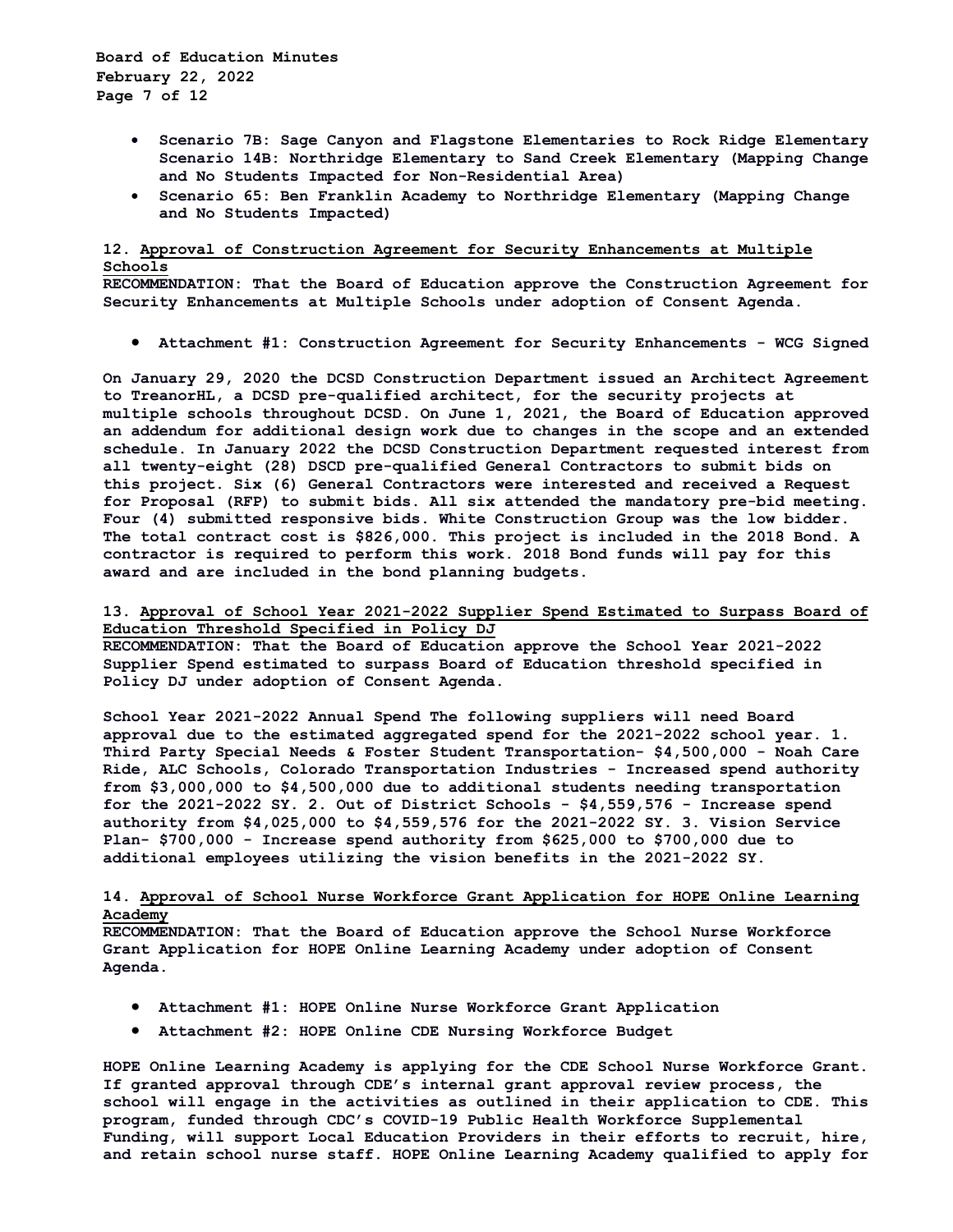**Board of Education Minutes February 22, 2022 Page 8 of 12**

**this grant based on learning center demographics specified in the grant application, inclusive of a high percentage of free and reduced lunch students.** 

**They have applied and are awaiting review by CDE to see if they are granted the funds. This is a one-time highly competitive grant with funds available through the 2021-2022 school year. Depending upon continued appropriations by the state, programming could continue into the 2022-2023 school year. Grant scoring will utilize a prioritization process for districts and schools that are considered highly impacted for specific demographics. Submission to CDE was through an abbreviated online application process. Grant Request is for \$107,020 for 2021- 2022 and \$38,150 for 2022-2023 based on appropriations.**

**15. Approval of Intergovernmental Agreement for School Resource Officers with the Town of Parker for the SY2021-22 and SY2022-23** 

**RECOMMENDATION: That the Board of Education approve the Intergovernmental Agreement for School Resource Officers with the Town of Parker for the SY2021-22 and SY2022-23 under the adoption of Consent Agenda.**

- **Attachment #1: IGA Town of Parker DCSD SRO**
- **Attachment #2: Attachment C(b) 21-22 Attachment #3: Attachment C(b) 22-23**

**Staff is requesting Board of Education approval of the Intergovernmental Agreement (IGA) between Douglas County School District and the Town of Parker regarding the sharing of costs for providing police officers to act as School Resource Officers. The term of this contract is for the 2021-2022 and 2022-23 school years with yearly automatic renewals upon approval of both parties.**

**16. Approval of School Year 2021-2022 Second Quarter Financial Report RECOMMENDATION: That the Board of Education approve the School Year 2021-2022 Second Quarter Financial Report under adoption of Consent Agenda.**

• **Attachment #1: SY 2021-2022 Second Quarter Financial Report**

**SY 2021-2022 Second Quarter Financial Report presented for the Board of Education's review. This report is in compliance with Colorado State Statute and District Policy. The report includes information for all District funds inclusive of a comparison from prior year versus current year.**

### **17. Approval of Personnel Changes**

**RECOMMENDATION: That the Board of Education approves the Personnel Changes as presented under adoption of Consent Agenda.**

**18. Approval of Mill Bond Oversight Exploratory Ad Hoc Committee (MBEC) Bylaws Attachment #1: Mill Bond Oversight Exploratory Ad Hoc Committee (MBEC) Bylaws RECOMMENDATION: That the Board of Education approve the Mill Bond Oversight Exploratory Ad Hoc Committee (MBEC) Bylaws as presented under adoption of Consent Agenda.**

**Adoption of Joint Motion Agenda**

**20. Approval of Minutes RECOMMENDATION: That the Board of Education approve the Board minutes as presented.** 

• **Attachment #1: 01.25.2022 Regular Board Meeting Minutes\_U\_Attachment Attachment #2: 01.25.2022 BoE Meeting Minutes\_U\_Corrected** 

•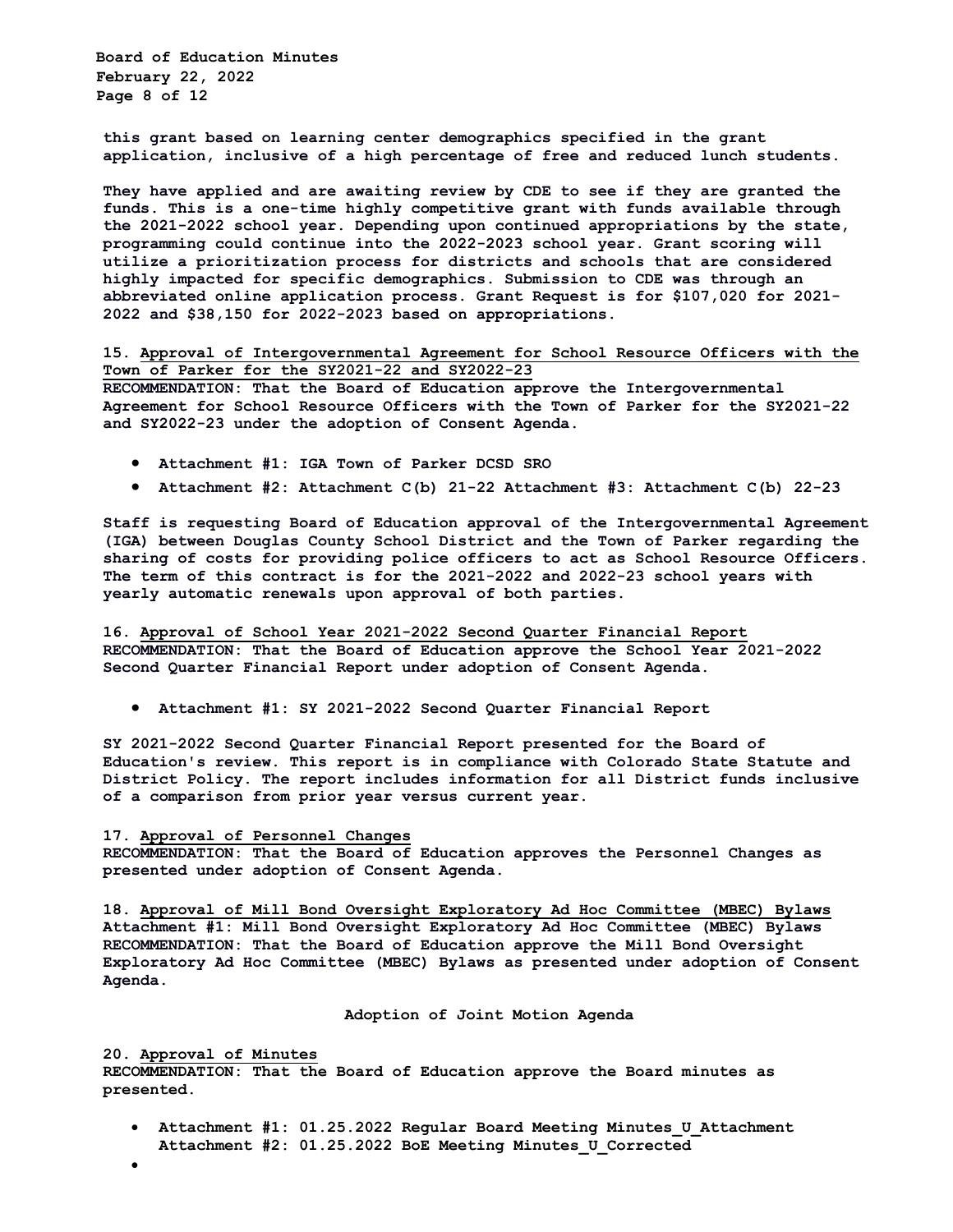**Board of Education Minutes February 22, 2022 Page 9 of 12**

**ORIGINAL - Motion** 

**Member Ray moved, Member Myers seconded to approve the ORIGINAL motion that the Board of Education approve the Board minutes as presented.** 

**Hanson, aye; Meek, aye; Myers, aye; Peterson, aye; Ray, aye; Williams, aye; Winegar, aye.** 

**Upon a roll call vote being taken, the vote was: Aye: 7 Nay: 0. The motion carried 7 - 0.**

### **Study/Action Items**

**Item #19 Approval of Proposed Timeline for DCSD Superintendent Identification pulled from Consent Agenda and moved to Study/Action Items.**

**19. Approval of Proposed Timeline for DCSD Superintendent Identification RECOMMENDATION: That the Board of Education approve the Proposed Timeline for DCSD Superintendent Identification under adoption of Consent Agenda.** 

• **Attachment #1: Proposed Timeline for DCSD Superintendent Identification** 

**Director Hanson provided comments.**

**Board discussion.**

**NEW - Motion** 

**Member Williams moved, Member Winegar seconded to approve the NEW motion that the Board of Education approve the Proposed Timeline for DCSD Superintendent Identification as amended:**

- **Add February 24, 2022 email blast to community to solicit interview panel members**
- **Add March 2, 2022 Special Board Meeting date for screening interviews**
- **Add March 10, 2022 bullet for feedback to Board upon completion of individual panels**

**Hanson, nay; Meek, nay; Myers, aye; Peterson, aye; Ray, nay; Williams, aye; Winegar, aye.** 

**Upon a roll call vote being taken, the vote was: Aye: 4 Nay: 3. The motion carried 4 - 3.**

**President Peterson called for a recess at 10:22 p.m. and reconvened the Special Board Meeting at 10:32 p.m.**

**21. Mill Bond Exploratory Ad Hoc Committee (MBEC) Membership Approval RECOMMENDATION: That the Board of Education approve the Mill Bond Exploratory Ad Hoc Committee (MBEC) membership recommendations as presented.** 

• **Attachment #1: Mill Bond Exploratory Ad Hoc Committee (MBEC) Membership Recommendations**

**Mill Bond Exploratory Ad Hoc Committee (MBEC) membership recommendations will be presented to the Board.**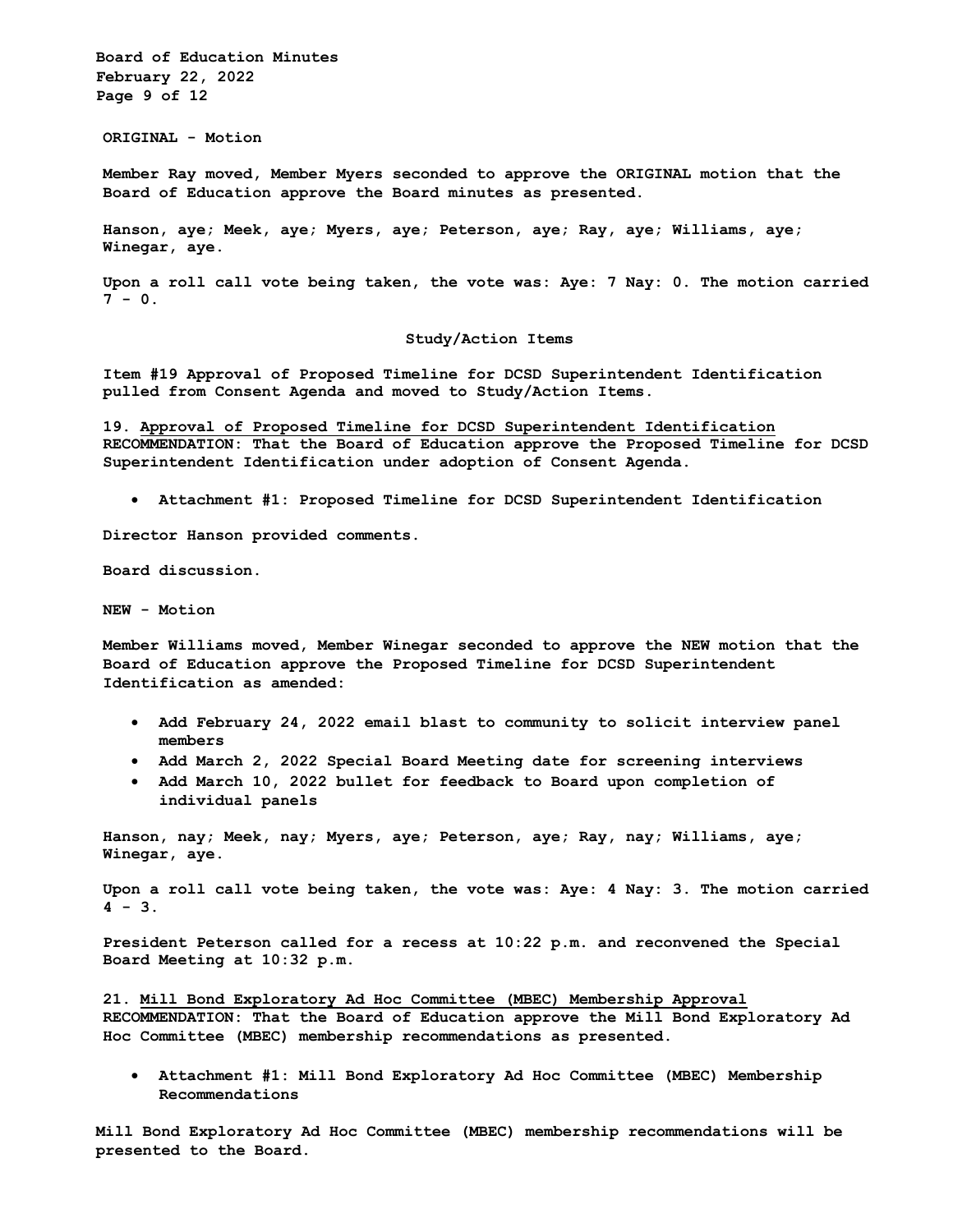**Board of Education Minutes February 22, 2022 Page 10 of 12**

**ORIGINAL - Motion** 

**Member Ray moved, Member Meek seconded to approve the ORIGINAL motion that the Board of Education approve the Mill Bond Exploratory Ad Hoc Committee (MBEC) membership recommendations as presented.** 

**Hanson, aye; Meek, aye; Myers, aye; Peterson, aye; Ray, aye; Williams, aye; Winegar, aye.** 

**Upon a roll call vote being taken, the vote was: Aye: 7 Nay: 0. The motion carried 7 - 0.**

**22. Pending Acquisition of Arapahoe Community College Parker Campus, 15653 Brookstone Drive, Unincorporated Douglas County, Colorado 80134 RECOMMENDATION: That the Board of Education approve the Pending Acquisition of Arapahoe Community College Parker Campus, 15653 Brookstone Drive, Unincorporated Douglas County, Colorado 80134.** 

- **Attachment #1: ACC Parker-South Feasibility Study-Test Fit - Redacted**
- **Attachment #2: ACC Parker-South Feasibility Study-Test Fit - Addendum**
- **Attachment #3: ACC Parker Presentation**
- **Attachment #4: Final Draft Commercial Sale Contract (ACC Campus)-v1**
- **Attachment #5: Final Draft of PSA Addendum (ACC Campus)-v1**
- **Attachment #6: Final Draft Resolution - Authorizing Acquisition of Real Property-v1**

**The State of Colorado, Department of Higher Education, State Board for Community Colleges and Occupational Education, acting by and through Arapahoe Community College, owns real property located in Douglas County adjacent to Chaparral High School. This property is used by Arapahoe Community College (ACC) as their Parker campus. Douglas County School District (DCSD) staff began engaging in conversations with staff from ACC about this property for potential use as an alternative education school. This property is ideal to provide a DCSD alternative education school due to its layout, condition, proximity to Chaparral High School for transportation purposes, and its accessibility to Highlands Ranch and public transportation. The Board of Education is authorized by law to acquire, on such terms as it sees fit and necessary, real property to be used for School District purposes. The State of Colorado, Department of Higher Education, State Board for Community Colleges and Occupational Education, acting by and through Arapahoe Community College has entered into a Purchase and Sale Agreement with the District. DCSD staff has engaged in a diligent review of the property and have determined that the property can be beneficially used for School District purposes.** 

**Presentation by Executive Director of Schools Winsor, Chief Operations Officer Cosgrove, and Alternative Education Principal Hayen.** 

**ORIGINAL - Motion**

**Member Ray moved, Member Myers seconded to approve the ORIGINAL motion that the Board of Education approve the Pending Acquisition of Arapahoe Community College Parker Campus, 15653 Brookstone Drive, Unincorporated Douglas County, Colorado 80134.**

**Hanson, aye; Meek, aye; Myers, aye; Peterson, aye; Ray, aye; Williams, aye; Winegar, aye.**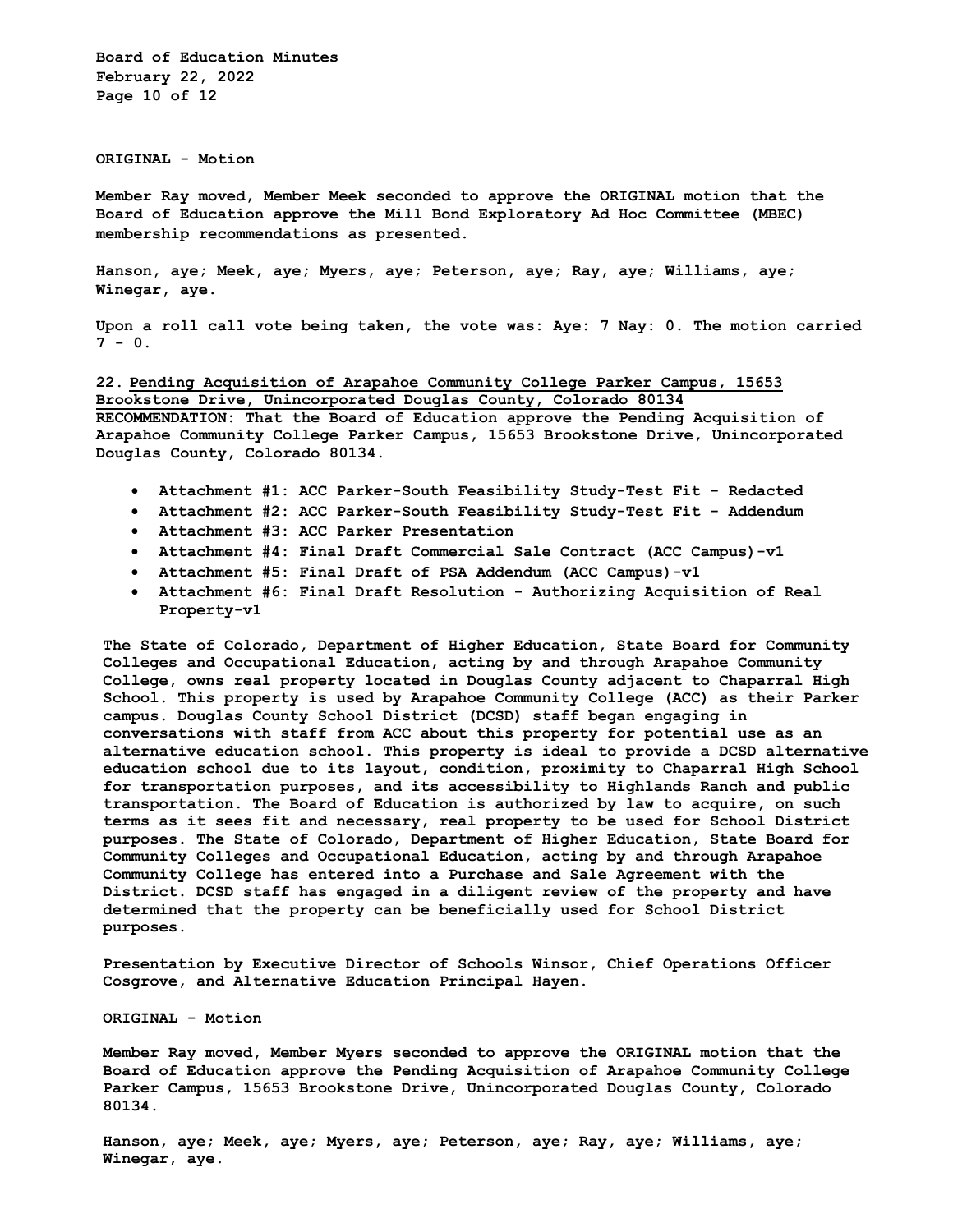**Board of Education Minutes February 22, 2022 Page 11 of 12**

**Upon a roll call vote being taken, the vote was: Aye: 7 Nay: 0. The motion carried 7 - 0.**

**Board of Education Reports**

**23. President Report RECOMMENDATION: Information only.**

**President Peterson advised:**

- **February 24, 2022 at 11:30 a.m. Agenda Planning**
- **March 1, March 2, and March 3, 2022 Special Board Meetings**
- **February 15, 2022 DCKid Dyslexia Simulation was held for Directors and staff**
- **MBEC Board liaisons requested; Director Winegar and Director Williams volunteered**

**24. Vice President Items RECOMMENDATION: Information only.**

**No items.** 

**25. Director Items, Board Committee and Liaison Reports RECOMMENDATION: Information only.**

**Director Meek commented on DAC Forum held on February 17, 2022, and provided reflections regarding as a Board, bringing the community together for students.**

**Director Myers commented on RMSEL meeting, and provided comments regarding doing what is best for our students and community.**

**Director Ray commented on the DAC Forum and thanked Learning Services Officer Reynolds for his work as the DAC liaison and provided comments to move forward as a Board.** 

**Adjournment**

**26. Adjournment RECOMMENDATION: That the Board of Education adjourns the meeting.**

**ORIGINAL – Motion**

**Member Ray moved, Member Williams seconded to approve the ORIGINAL motion that the Board of Education adjourns the meeting.** 

**Hanson, aye; Meek, aye; Myers, aye; Peterson, aye; Ray, aye; Williams, aye; Winegar, aye.** 

**Upon a roll call vote being taken, the vote was: Aye: 7 Nay: 0. The motion carried 7 - 0.**

**President Peterson adjourned the meeting at 10:56 p.m.**

**These minutes summarize the final decisions made by the Board of Education at the referenced meeting. View the meeting via You Tube by accessing the following**